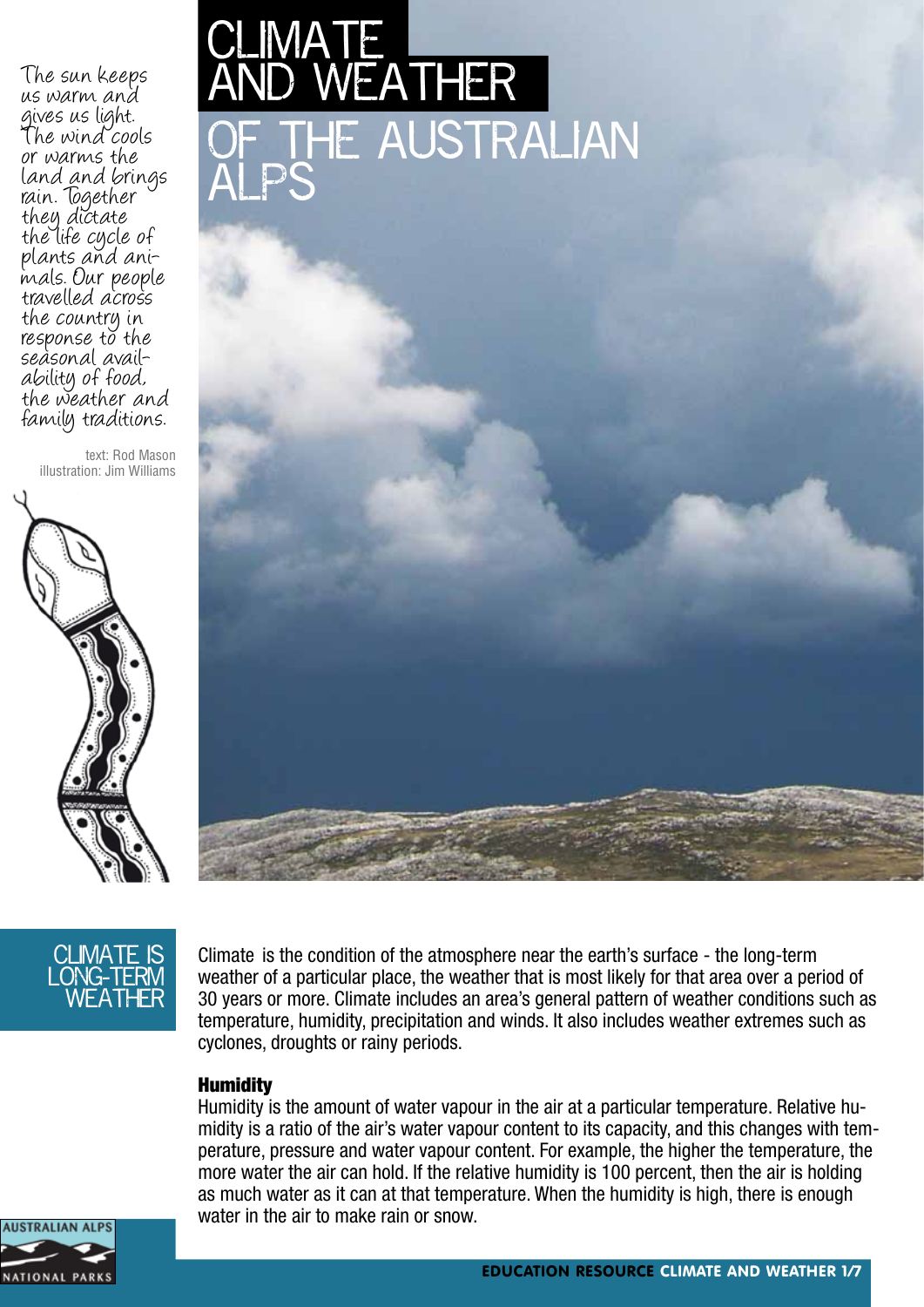# CLIMA LE EATHER



### Rain & snow

All precipitation comes from water vapour in the air. If humid air is warm, the frozen droplets melt and fall to the earth as rain. If the air is cold, the water vapour crystallizes around a speck of ice or dust and falls to the earth as snow. The best conditions for heavy snowfall in the Australian Alps are persistent, strong westerly winds through the winter, which produce precipitation and are usually accompanied by low temperatures.

### Altitude and temperature

Mountain climates are usually cool to cold. For every 1,000 metre rise in altitude there is a 6.5°C drop in ambient air temperature in the troposphere. This is called the environmental lapse rate. It occurs because the atmosphere is not warmed directly by the sun, but by heat radiated from the earth's surface and distributed by conduction and convection.

As altitude increases, the temperature falls because:

• there is a decrease in water vapour, carbon dioxide and dust which absorb and retain heat (reducing conduction);

- there is a decrease in the land area available to radiate heat; and
- here is a decrease in density and pressure of air which reduces its ability to retain heat.

### Biomes

Climate, plants and animals are interwoven to create the fabric of a biome. Equatorial biomes are hot and humid (tropical) and lower latitudes are cool and temperate. The climate of a biome will determine what plants will grow there, and what animals will inhabit it. Mountain climates share the same seasons and wet and dry periods as the biome they occupy.

**Comparison of temperature and precipitation.**



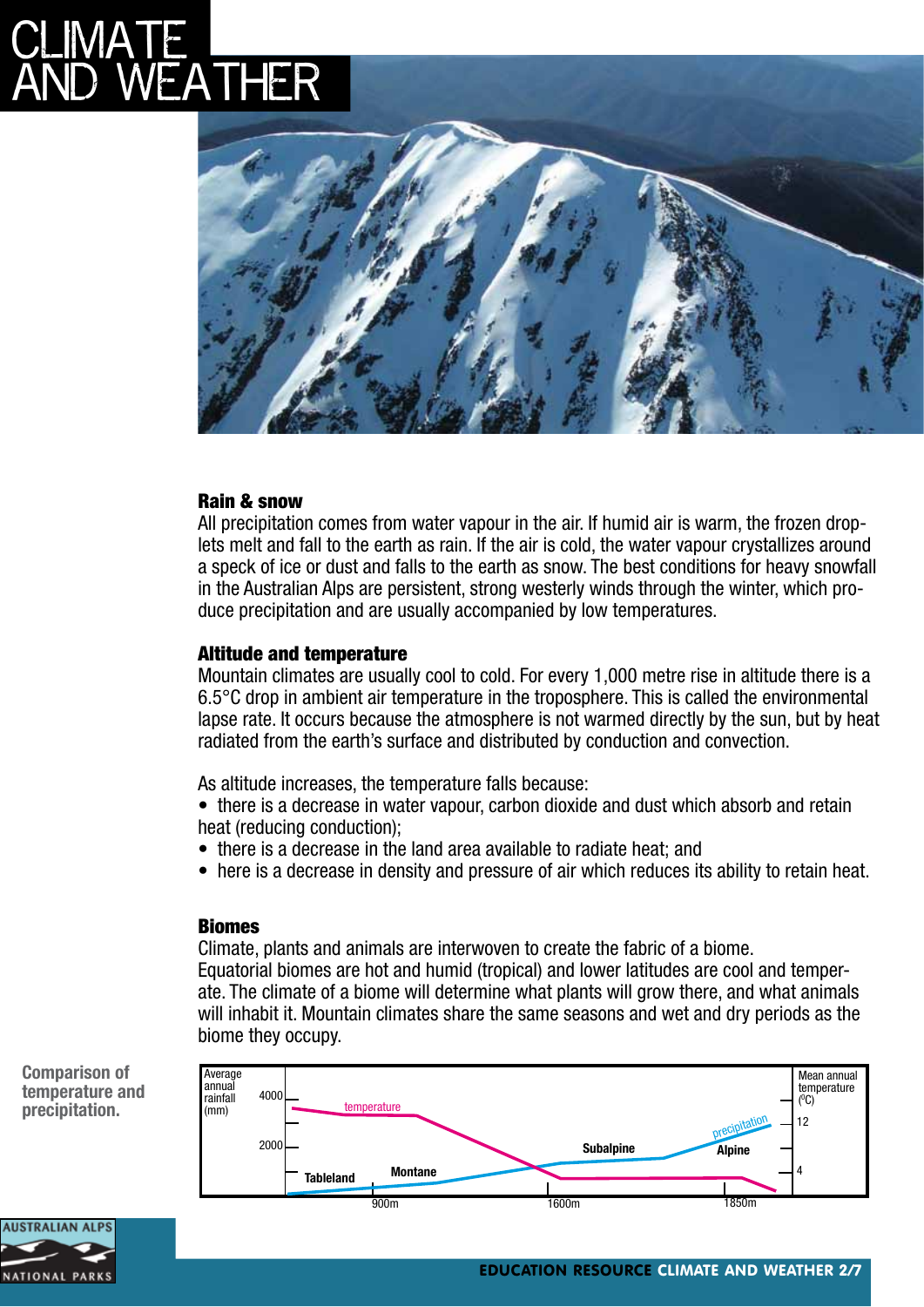# CLIMA LE  $\mathsf{\Xi}\mathsf{ATHER}$

### WEATHER patterns in the Australian Alps

The Australian Alps range from just a few hundred metres above sea level to the top of Mt Kosciuszko at 2228 metres. They experience a mid-latitude mountain climate, with no dry season and a mild summer, and while precipitation falls more often in winter and spring, it does occur all year round. Cold temperatures in winter mean that precipitation falls as snow that then covers the higher altitudes for many months. The Australian Alps experience rain, hail, sleet, snow, frost, strong winds, low temperatures and frequent blizzards especially during winter and spring. During summer the occasional dry, sunny day can see daytime temperatures rising above  $30^{\circ}$ C but the nights are cool. Persistent snow cover over the winter months makes the Australian Alps an important region for skiing and snowboarding. A number of resorts have developed throughout the Alps including; Thredbo, Perisher, Mt Buller and Falls Creek. These places experience both the coldest temperatures in Australia and also some of the greatest visitor numbers.

Mild mountain climates of mid-latitude biomes, such as the Australian Alps, support an important water storage function. The high precipitation and ability to hold water and regulate its discharge to rivers flowing out of the alpine environment, and general seepage down slope makes the Australian Alps an important water storage for the eastern coastal catchments and the Murray-Darling Basin. Precipitation occurs all year round but is greatest in winter and spring. During winter, much water is held as snow and ice and held back from streams until it thaws in warmer weather. Stream flows are also boosted during early summer, ensuring water availability for most of the year. Transpiration, which is a major form of water loss in other areas of Australia, remains low all year in the Alps due to low daytime temperatures.

**Temperature and rainfall data for the Australian Alps. (from http://www.environment. nsw.gov.au/bioregions/AustralianAlps-Climate.htm )**



**Mean annual temperature 3 – 12 °C Minimum average monthly temperature - 7– 0.4 °C Maximum average monthly temperature 15.9 – 29.5 °C Mean annual rainfall 606 – 2344 mm Minimum average monthly rainfall 44 – 126 mm Maximum average monthly rainfall 63 – 295 mm**



Ultra-violet radiation is also more noticeable at higher elevations due to the thinner atmosphere. More of these harmful rays from the sun can penetrate throughout the year though it is increased in summer. Human visitors to the Alps need to protect themselves from sunburn, and many animals also need the protection of shading vegetation to escape the sun's rays.

When the wind blows it can feel colder than the ambient air temperature indicates because the wind takes away trapped heat. This is known as the wind chill factor. Survival in these conditions is helped by wearing clothing that traps heat next to the skin both to keep in warmth and to remain dry.

Rainfall is also higher in mountain areas than the surrounding lowlands. This is due to orographic rainfall. The dominant wind patterns force air to go up and over the mountain. As the air rises it cools and the moisture in the air condenses and falls as precipitation. The side of the mountain that the air has been forced up receives more precipitation, leaving the opposite mountainside drier. This is called the rain shadow area, and is on the leeward side of the mountain.

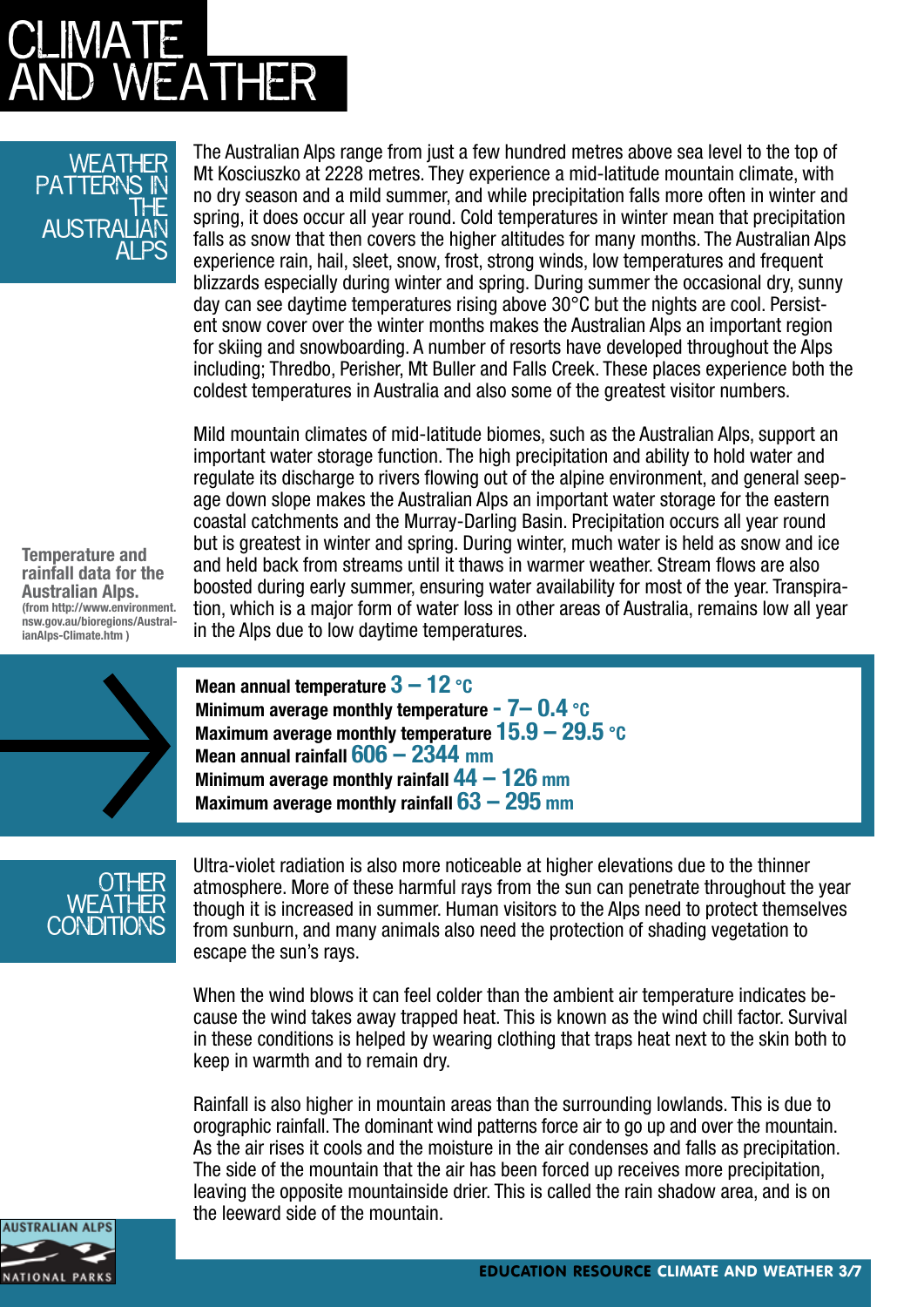# CLIMA LE ATHER

### The **WEATHER** THE PAS

Over many millions of years, the climate of Australia has changed many times. Six million years ago rainforest covered much of Australia, including the Alps. Three million years ago colder conditions with increased rainfall dominated. Vast cold, treeless plains replaced the rainforest vegetation and the alpine plants and animals started to colonise the area. In the last two million years the area was covered by ice several times. In the glacial periods, the species of plants and animals that could withstand the cold, spread out over the land. As these periods ended, these species retreated back to the only area where it was still cold – the Australian Alps. These plants and animals had special characteristics, which species today still demonstrate, to cope with the wide temperature variations. The last Ice Age ended only 10,000 years ago.

### **CLIMATE CHANGE**

Increases in temperatures around the world due to the greenhouse effect will have significant impacts on the Australian Alps. The global average temperature has increased by approximately 0.6 °C in the past 100 years and is predicted to continue to rise. An average global warming of 0.7 to 2.5 °C is predicted by 2050 and 1.4 to 5.8 °C by 2100.

Climate change may cause a dryer, hotter climate, less snow and more frequent and extreme fire and weather events in the Australian Alps. Warmer temperatures that lengthen summer, or result in warmer autumns and winters, mean less snow will fall. The bestcase scenario for snow is the least increase in temperature and the greatest increase in winter precipitation. Even a modest warming of 0.6°C by 2050 will result in a reduction of 15 to 20 days of snow cover in the Australian Alps.



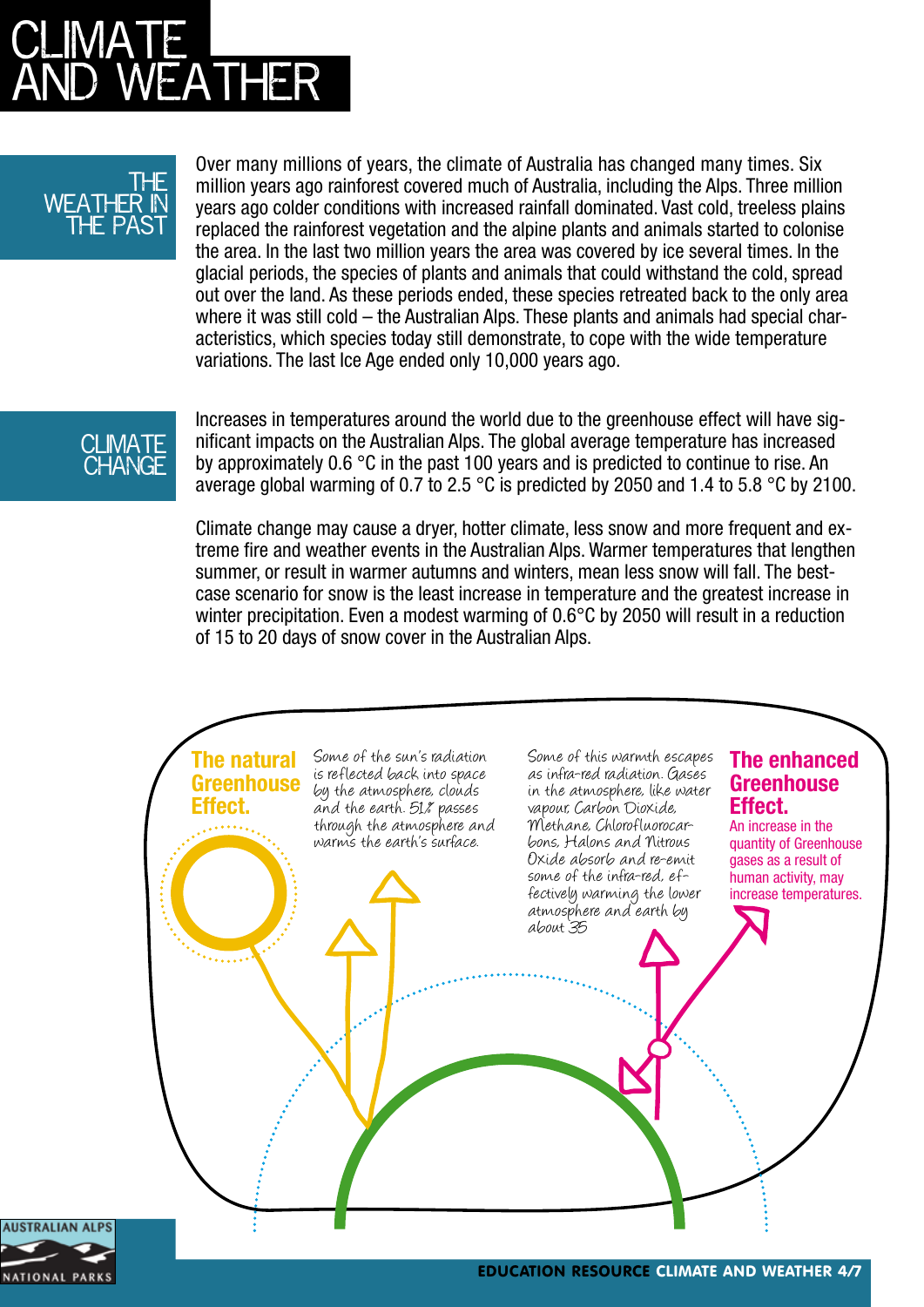# CLIMA LE **NEATHER**

| <b>Changes in:</b>       | Low impact 2020 |                     | High impact 2020 Low impact 2050 | High impact 2050    |
|--------------------------|-----------------|---------------------|----------------------------------|---------------------|
| <b>Temperature</b>       | $+0.2$ °C       | $+1.0$ <sup>c</sup> | $+0.6$ °c                        | $+2.9$ <sup>°</sup> |
| <b>Precipitation</b>     | $+0.9%$         | $-8.3%$             | $+2.3%$                          | $-23%$              |
| <b>Snow cover (days)</b> |                 |                     | $-15$ to 20                      | $-100$              |

**Climate Change scenarios for Australian Alps. (Source: Hennessy et al 2003)**

Climate change will mean changes to habitat and therefore changes to the diversity and abundance of plants and animals. These changes will be particularly severe in the Australian Alps where there is only a small area of true alpine habitat and, therefore, limited high altitude refuge.

With less snow, and the soil becoming warmer, the higher elevations without trees will become more suitable for lower altitude plants including trees. In other words, the altitude at which trees and other plants can grow will be higher and trees may also creep into sub alpine frost hollows. It is highly likely that in the future the treeline may move upwards and that new species will survive. As the tree line advances upwards, the alpine habitats will become smaller, thereby reducing the endemic alpine plants and animals to even smaller areas of suitable habitat. Australia's true alpine habitats may eventually disappear as the climate continues to get warmer.

It is predicted that there will be both good and bad impacts on the flora. On the plus side its likely that there will be increases in the occurrence and distribution of several dominant plant communities at higher elevations including Alpine Herbfield, Heathland and Tussock Grassland. However, there may also be decreases in more sensitive communities, particularly Short Alpine Herbfield and the Alpine Bog - communities that are particularly important for water storage. Predictions have also been made that climate change will contribute to an increase in the distribution and diversity of weeds in the subalpine and alpine areas of the Australian Alps, placing further pressure for resources on endemic species.



The numbers of different species of birds at specified altitudes may increase with increased warming and it is predicted that global warming will have significant impacts on the distribution and numbers of the alpine, endemic Mountain Pygmy Possum (*Burramys parvus*) and the Broad-toothed Rat (*Mastacomys fuscus*). However, more research is needed to understand the potential effects of climate change on other animals and invertebrates in the Australian Alps.

A reduction in snowfall and cover may have a big impact on the recreational activities currently enjoyed by many Australians. Since less snow cover could have affect the economic viability of ski resorts, the resorts have been increasing snow making facilities as well as increasing year-round recreational opportunities such as guided activities, music festivals and other non snow recreational facilities.

Management agencies for the national parks of the Australian Alps acknowledge the challenges of managing for climate change and have committed to supporting research and monitoring to assist in the on-ground management of those species and communities considered to be at risk from climate change. Furthermore, agencies are committed to undertaking operations and developments to reduce greenhouse gases and ameliorate climate change.

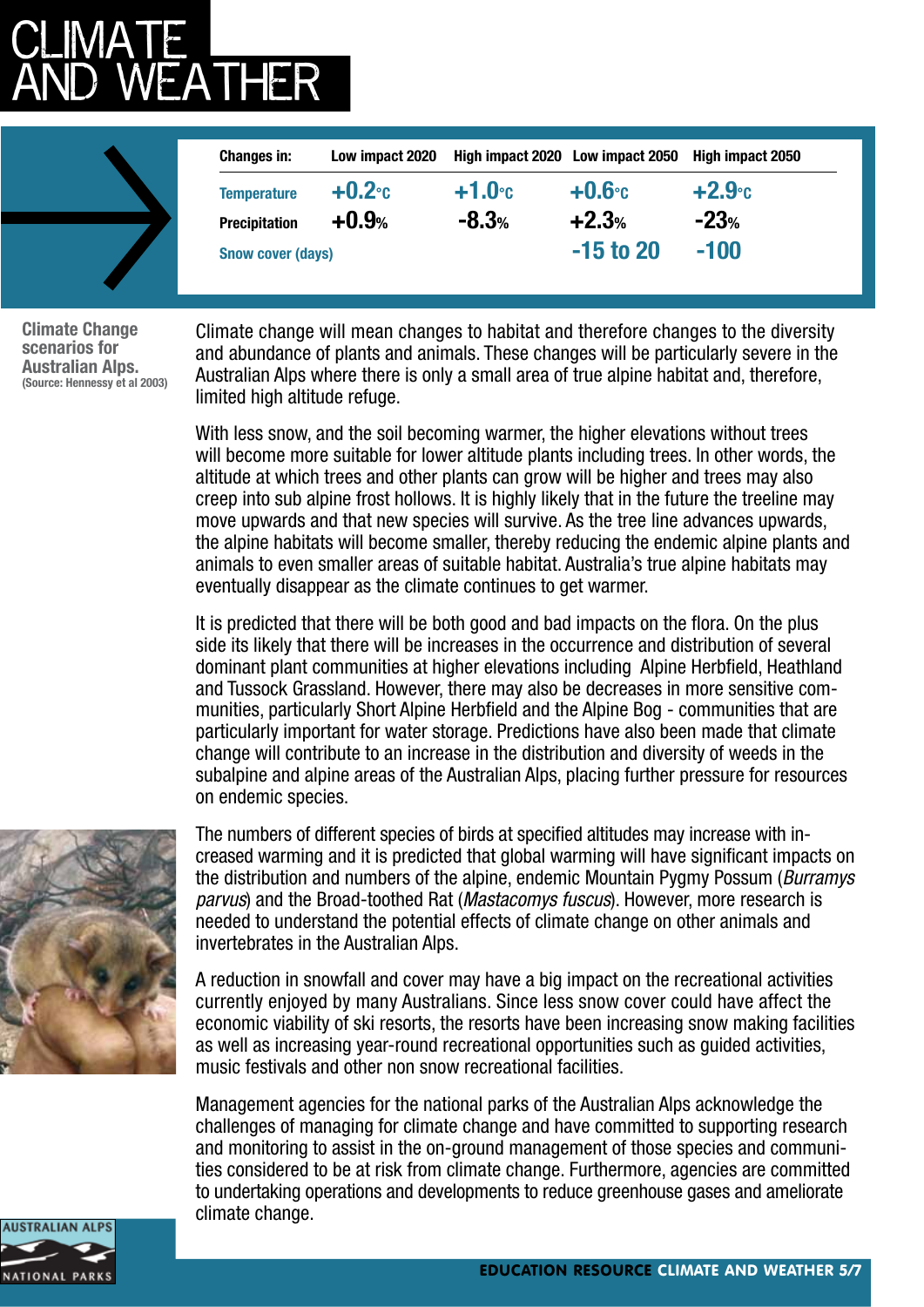# CLIMA LE WEATHER

## Ozone DEPLETION

Ozone depletion occurs when the destruction of stratospheric ozone exceeds the production of stratospheric ozone. Although natural phenomena can cause temporary ozone loss, chlorine and bromine released from man-made synthetic compounds are now accepted as the main cause of this depletion.

Ozone depletion allows more ultraviolet radiation through to the earth - radiation which can damage humans, plants and animals. It can interfere with photosynthesis in plants and cause eye problems and skin cancer in humans and animals. This is particularly relevant to the Australian Alps given the thinner atmosphere and the Alps' proximity to the ozone hole.

The Applied Ecology Research Group at the University of Canberra, in conjunction with the Australian Institute of Alpine Studies and NSW National Parks and Wildlife Service, has established a UV-B monitoring installation to measure ultraviolet-B radiation over the Australian Alps. One monitoring station is at Berridale, at an altitude of 870 metres, and another at Perisher Valley at 1880 metres. Given the same degree of solar radiation, UV-B radiation increases exponentially with altitude so the impact of UV-B on alpine organisms is of concern, particularly as ozone depletion has resulted in increased levels of ultraviolet radiation reaching the earth's surface. In order to understand longer-term trends at different elevations, the permanent stations have been placed at altitudes differing by over 1000 metres. This will allow for an examination of seasonal trends in ultraviolet radiation.

**The implications of ozone depletion on the fauna of the Australian Alps**

The expected increases in ultraviolet-B radiation due to anthropogenic ozone depletion appear likely to have particular impact on the Australian Alps, as it is situated at high elevations, middle to high latitudes, and in the Southern Hemisphere. A number of studies have affirmed that ozone-related changes in UV-B will probably be most pronounced at such locations. While complete clarification of the effects of UV-B on many different organisms remains elusive, existing research indicates that in many cases, UV-B can have deleterious consequences. For example, UV-B radiation has been directly linked to skin cancer, corneal tumours, and immunosuppression. This is of specific significance in alpine regions where levels of UV-B radiation are expected to be high, particularly given the albedo of snow in the UV-B wavelengths. Many plant species have also been shown to be negatively impacted by UV-B, although some of these impacts may take a number of years to manifest. Furthermore, complex interactions between trophic levels and differential UV-B sensitivities may lead to substantial changes in species composition. As there appears to be a paucity of longterm data on the effects of increases in UV-B radiation, it seems that the most acceptable solution is to initiate rigorous sampling and monitoring studies, and simultaneously assess and test the effects of UV-B in conjunction with other stresses, such as low temperatures. Finally, research has determined that existing levels of UV-B in the south-eastern alpine region of Australia are likely to be a significant causative factor in the decline of populations of a high altitude frog species. This finding, in conjunction with previous research, leads to concern over the potential vulnerability of other species in the Australian Alps to pervasive increases in UV-B radiation.

S. Broomhall, Applied Ecology Research Group, University of Canberra, PO Box 1 Belconnen ACT 2616